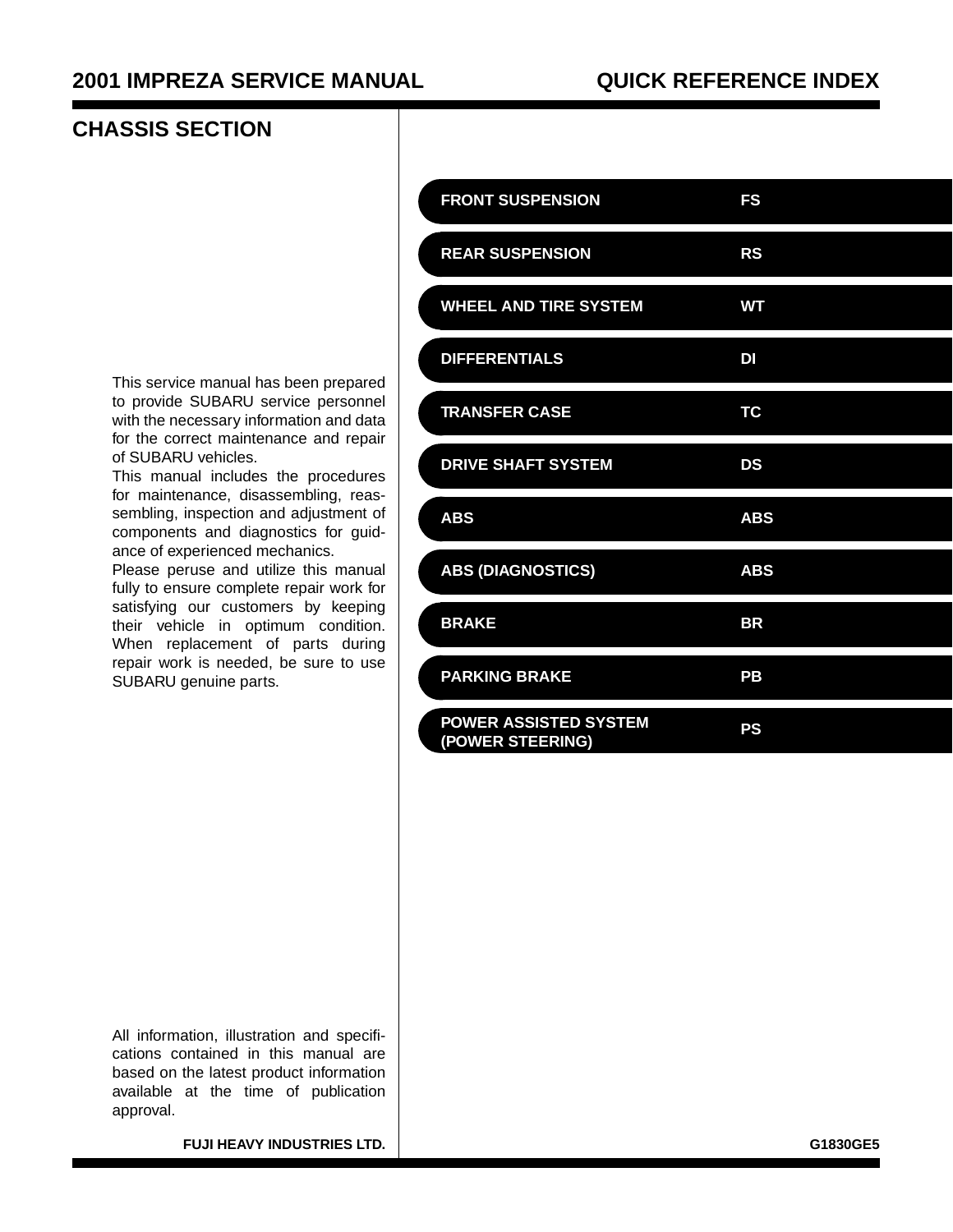# <span id="page-1-0"></span>**REAR SUSPENSION**

# RS

|  | Page |
|--|------|
|  |      |
|  |      |
|  |      |
|  |      |
|  |      |
|  |      |
|  |      |
|  |      |
|  |      |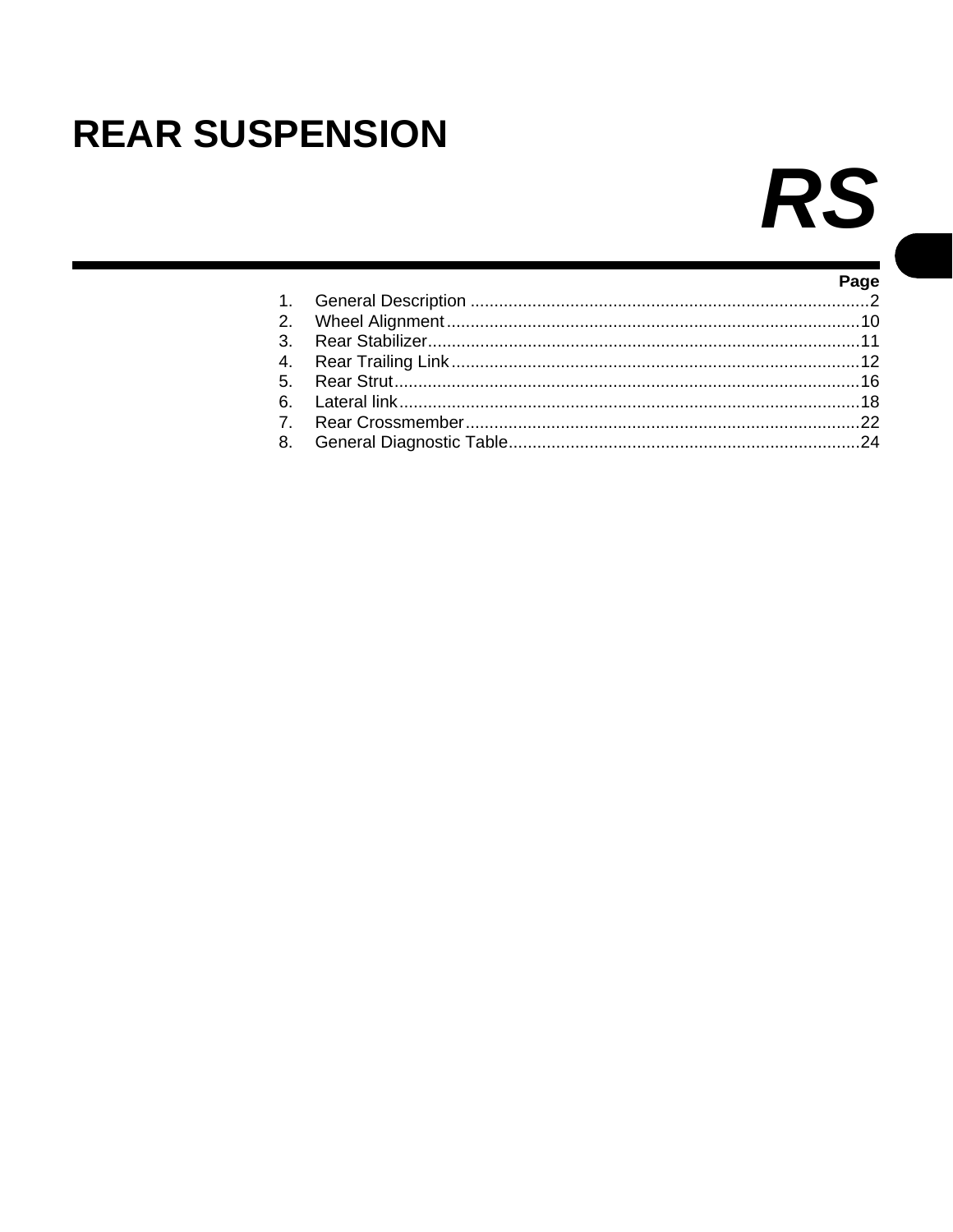# <span id="page-2-0"></span>**1. General Description**

# **A: SPECIFICATIONS**

| Item                                      | Sedan                                |                                           | Wagon           |                       | <b>OUTBACK</b>       |
|-------------------------------------------|--------------------------------------|-------------------------------------------|-----------------|-----------------------|----------------------|
|                                           | Turbo                                | Non-turbo                                 | Turbo           | Non-turbo             |                      |
| Camber (tolerance: $\pm 0^{\circ}45'$ )   | $-1°30'$                             | $-1^{\circ}25'$                           | $-1^{\circ}20'$ | $-1^{\circ}15'$       | $-1^{\circ}10'$      |
| Toe-in                                    | $-1\pm 2$ mm ( $-0.039\pm 0.079$ in) |                                           |                 |                       |                      |
|                                           |                                      | Each toe-in angle: $\pm 0^{\circ}07'30''$ |                 |                       |                      |
| Wheel arch height                         | 376 mm                               | 381 mm                                    | 376 mm          | 381 mm                | 386 mm               |
| [tolerance: $\pm 12$ mm ( $\pm 0.47$ in)] | (14.80 in)                           | $(15.0 \; \text{in})$                     | (14.80 in)      | $(15.0 \; \text{in})$ | $(15.20 \text{ in})$ |
| Thrust angle                              | $0^{\circ}$ $\pm$ 20'                |                                           |                 |                       |                      |
| Diameter of stabilizer                    | $20 \text{ mm}$                      |                                           | $17 \text{ mm}$ |                       |                      |
|                                           | $(0.79)$ in)                         |                                           | $(0.67)$ in)    |                       |                      |

NOTE:

• Front and rear toe-ins and front camber can be adjusted. If toe-in or camber tolerance exceeds specifications, adjust toe-in and camber to the middle value of specification.

• The other items indicated in the specification table cannot be adjusted. If the other items exceeds specifications, check suspension parts and connections for deformities; replace with new ones as required.



(1) Front

A − B = Positive: Toe-in, Negative: Toe-out

α1, α2: Each toe-in angle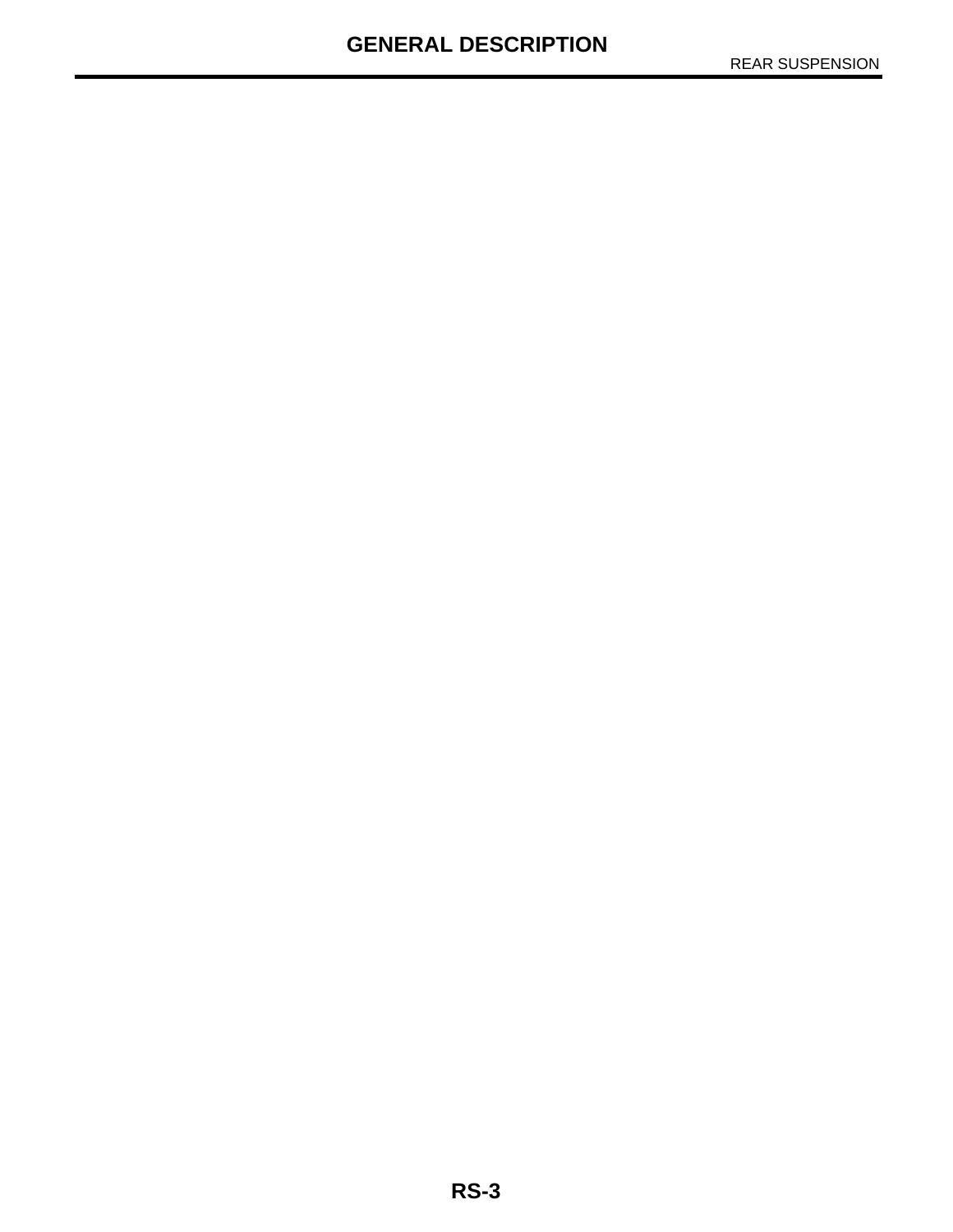# **B: COMPONENT**

# **1. REAR SUSPENSION**

### **• AWD model**

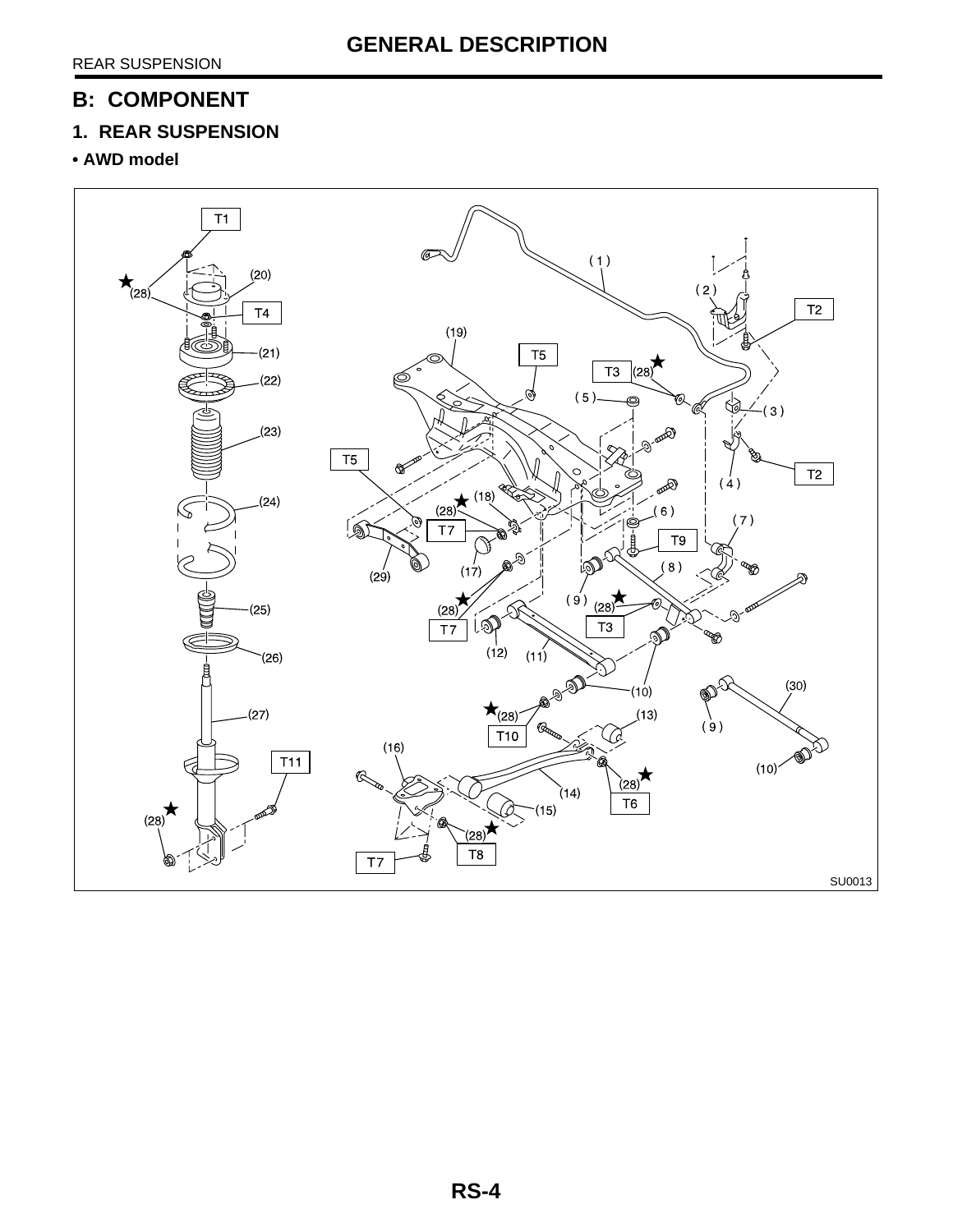# **GENERAL DESCRIPTION**

### REAR SUSPENSION

- 
- (2) Stabilizer bracket (Turbo model) (17) Cap (Protection)
- (3) Stabilizer bushing (Turbo model) (18) Washer
- (4) Clamp (Turbo model) (19) Rear crossmember
- (5) Floating bushing (20) Strut mount cap
- 
- (7) Stabilizer link (Turbo model) (22) Rubber seat upper
- (8) Rear lateral link (Turbo model) (23) Dust cover
- (9) Bushing (C) (24) Coil spring
- (10) Bushing (A) (25) Helper **T9: 130 (13.3, 96)**
- 
- 
- (13) Trailing link rear bushing (28) Self-locking nut
- 
- 
- (6) Stopper (21) Strut mount (11) Front lateral link (26) Rubber seat lower **T10: 135 (13.8, 100)** (12) Bushing (B) (27) Damper strut **T11: 220 (22.4, 162)**
- (14) Trailing link (29) Rear differential member rear
- (15) Trailing link front bushing (30) Rear lateral link (Non-turbo model)

| (1)  | Stabilizer (Turbo model)         | (16) | Trailing link bracket | Tightening torque: N·m (kgf-m, ft-lb) |
|------|----------------------------------|------|-----------------------|---------------------------------------|
| (2)  | Stabilizer bracket (Turbo model) | (17) | Cap (Protection)      | T1: 20(2.0, 14.5)                     |
| (3)  | Stabilizer bushing (Turbo model) | (18) | Washer                | T2: 25(2.5, 18.1)                     |
| (4)  | Clamp (Turbo model)              | (19) | Rear crossmember      | T3: 45(4.6, 33.2)                     |
| (5)  | Floating bushing                 | (20) | Strut mount cap       | T4: 55(5.6, 41)                       |
| (6)  | Stopper                          | (21) | Strut mount           | T5: 70(7.1, 52)                       |
| (7)  | Stabilizer link (Turbo model)    | (22) | Rubber seat upper     | T6: 90(9.2, 66)                       |
| (8)  | Rear lateral link (Turbo model)  | (23) | Dust cover            | T7: 100(10.2, 74)                     |
| (9)  | Bushing (C)                      | (24) | Coil spring           | T8: 115 (11.7, 85)                    |
| (10) | Bushing (A)                      | (25) | Helper                | T9: 130 (13.3, 96)                    |
| (11) | Front lateral link               | (26) | Rubber seat lower     | T <sub>10</sub> : 135 (13.8, 100)     |
| (12) | Bushing (B)                      | (27) | Damper strut          | T11: 220 (22.4, 162)                  |
|      |                                  |      |                       |                                       |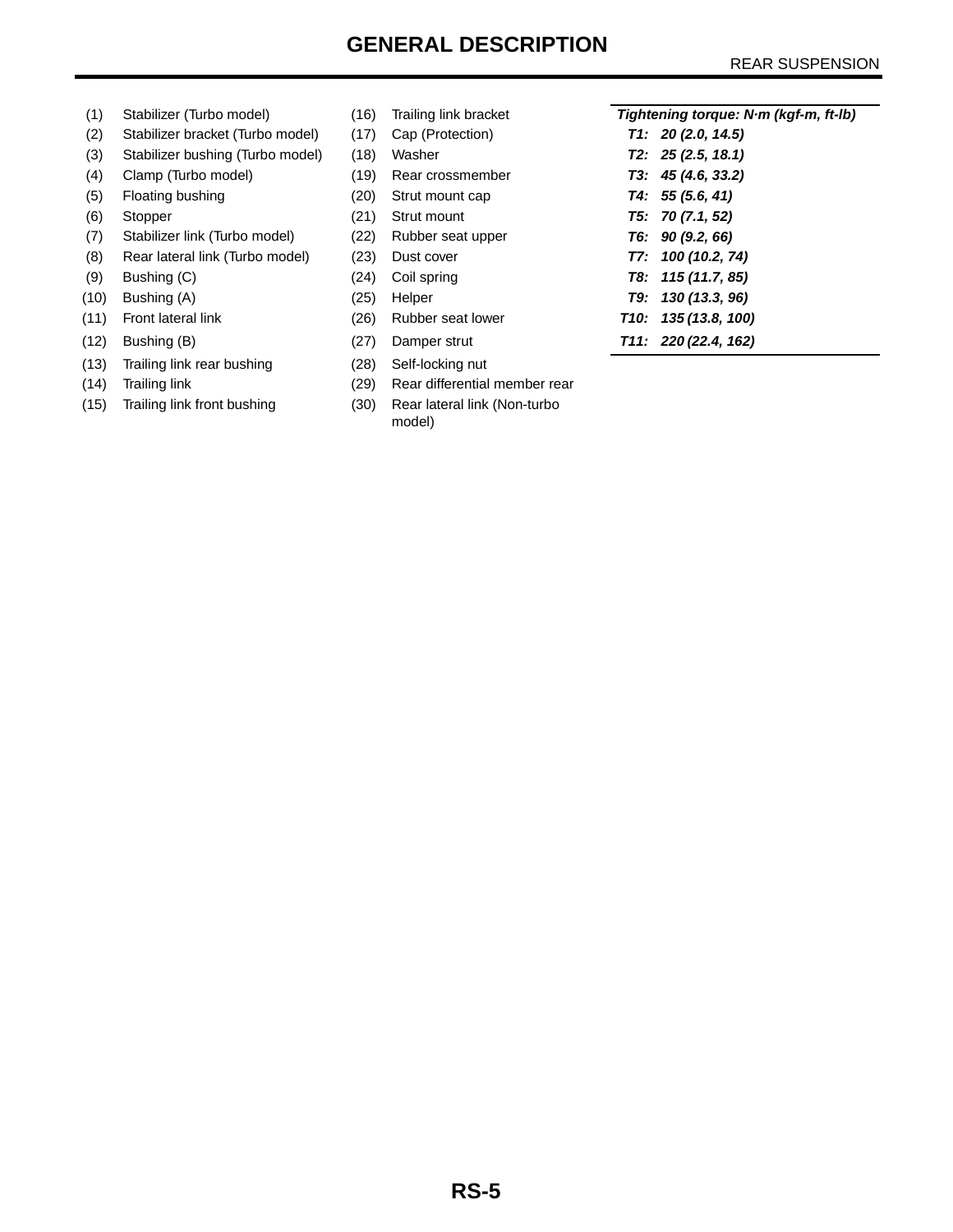### **• FWD model**



- 
- 
- 
- 
- 
- 
- 
- 
- 
- (10) Trailing link rear bushing (21) Damper strut
- (11) Trailing link
- 
- 
- 
- 
- 
- 
- 
- 
- 
- 
- (1) Adjusting bolt (12) Trailing link front bushing **Tightening torque: N·m (kgf-m, ft-lb)** (2) Adjusting wheel (13) Trailing link bracket **T1: 20 (2.0, 14.5)** (3) Rear lateral link (14) Crossmember **T2: 55 (5.6, 41)** (4) Bushing (D) (15) Cap **T3: 90 (9.2, 66)** (5) Bushing (A) (16) Strut mount **T4: 100 (10.2, 74)** (6) Front lateral link (17) Dust cover **T5: 115 (11.7, 85)** (7) Self-locking nut (18) Coil spring **T6: 130 (13.3, 96)** (8) Washer (19) Helper **T7: 135 (13.8, 100)** (9) Cap (20) Rubber seat lower **T8: 220 (22.4, 162)**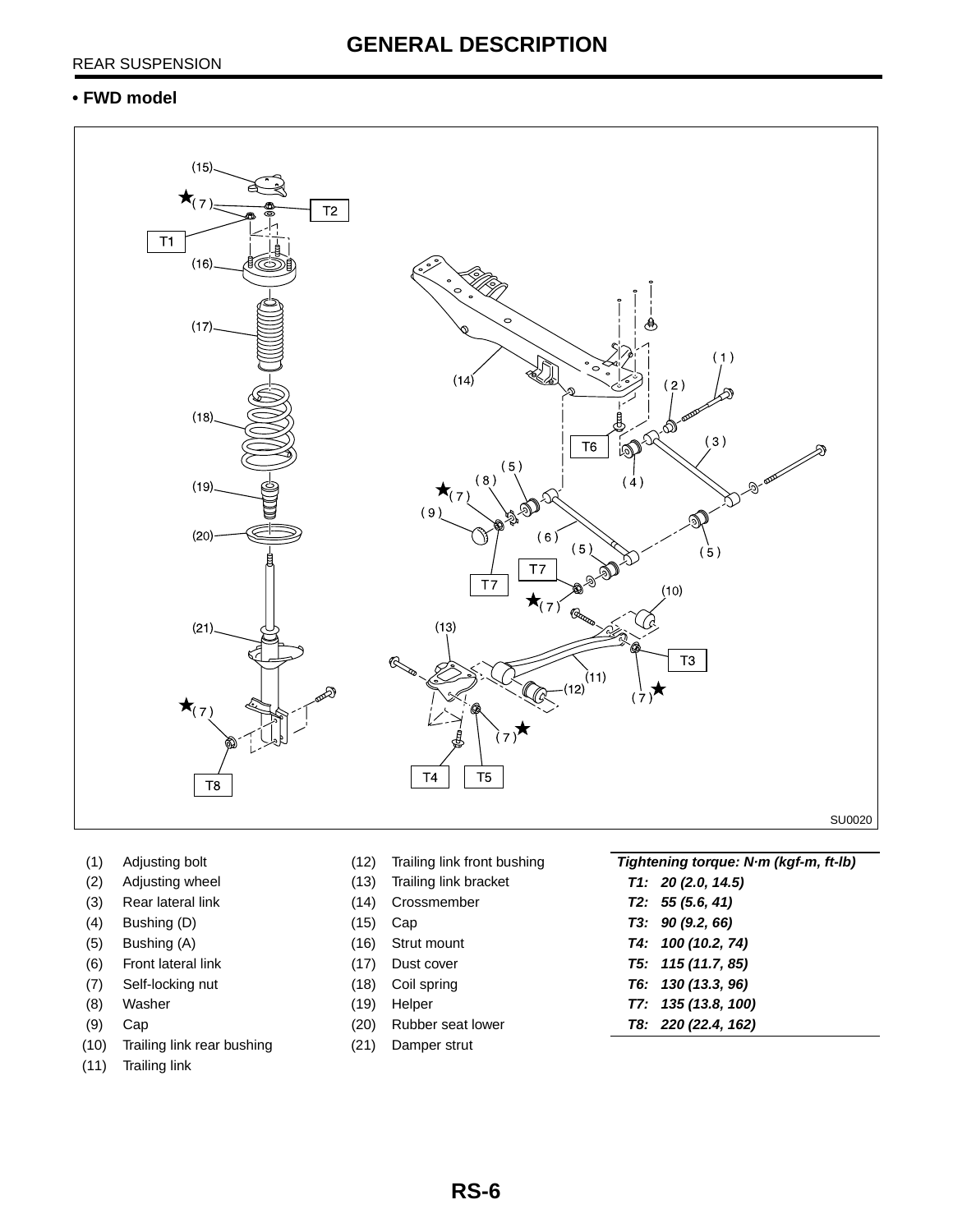# **C: CAUTION**

• Wear working clothing, including a cap, protective goggles, and protective shoes during operation.

• Remove contamination including dirt and corrosion before removal, installation or disassembly.

• Keep the disassembled parts in order and protect them from dust or dirt.

• Before removal, installation or disassembly, be sure to clarify the failure. Avoid unnecessary removal, installation, disassembly, and replacement.

• Use SUBARU genuine grease etc. or the equivalent. Do not mix grease etc. with that of another grade or from other manufacturers.

• Be sure to tighten fasteners including bolts and nuts to the specified torque.

• Place shop jacks or safety stands at the specified points.

• Apply grease onto sliding or revolution surfaces before installation.

• Before installing O-rings or snap rings, apply sufficient amount of grease to avoid damage and deformation.

• Before securing a part on a vice, place cushioning material such as wood blocks, aluminum plate, or shop cloth between the part and the vice.

• Before disposing shock absorbers, be sure to bleed gas completely. Also, do not throw away in fire.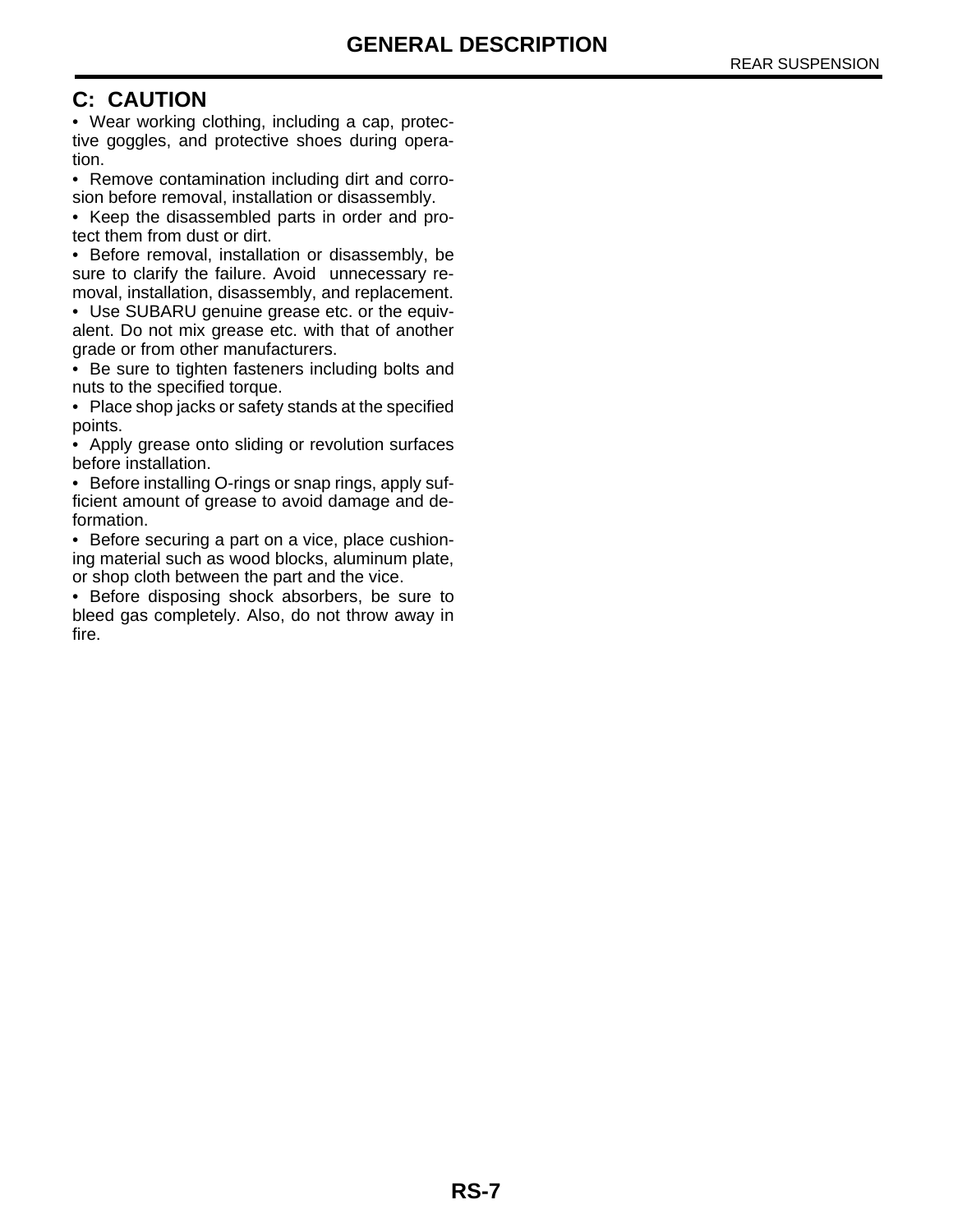# **D: PREPARATION TOOL**

# **1. SPECIAL TOOLS**

| <b>ILLUSTRATION</b> | <b>TOOL NUMBER</b> | <b>DESCRIPTION</b>                | <b>REMARKS</b>                                                                                                                   |
|---------------------|--------------------|-----------------------------------|----------------------------------------------------------------------------------------------------------------------------------|
| (1)<br>(2)          | 927380002          | ADAPTER                           | Used as an adapter for camber & caster gauge<br>when measuring camber and caster.<br>(1) 28199AC000 PLATE<br>(2) 28199AC010 BOLT |
| B4M2378A            |                    |                                   |                                                                                                                                  |
|                     | 927720000          | <b>INSTALLER &amp;</b><br>REMOVER | Used for replacing front bushing.                                                                                                |
| SU0014              |                    |                                   |                                                                                                                                  |
| SU0015              | 927730000          | <b>INSTALLER &amp;</b><br>REMOVER | Used for replacing rear bushing.                                                                                                 |
|                     | 28099PA100         | <b>REMOVER</b>                    | Used for removing DOJ.                                                                                                           |
| SU0016              |                    |                                   |                                                                                                                                  |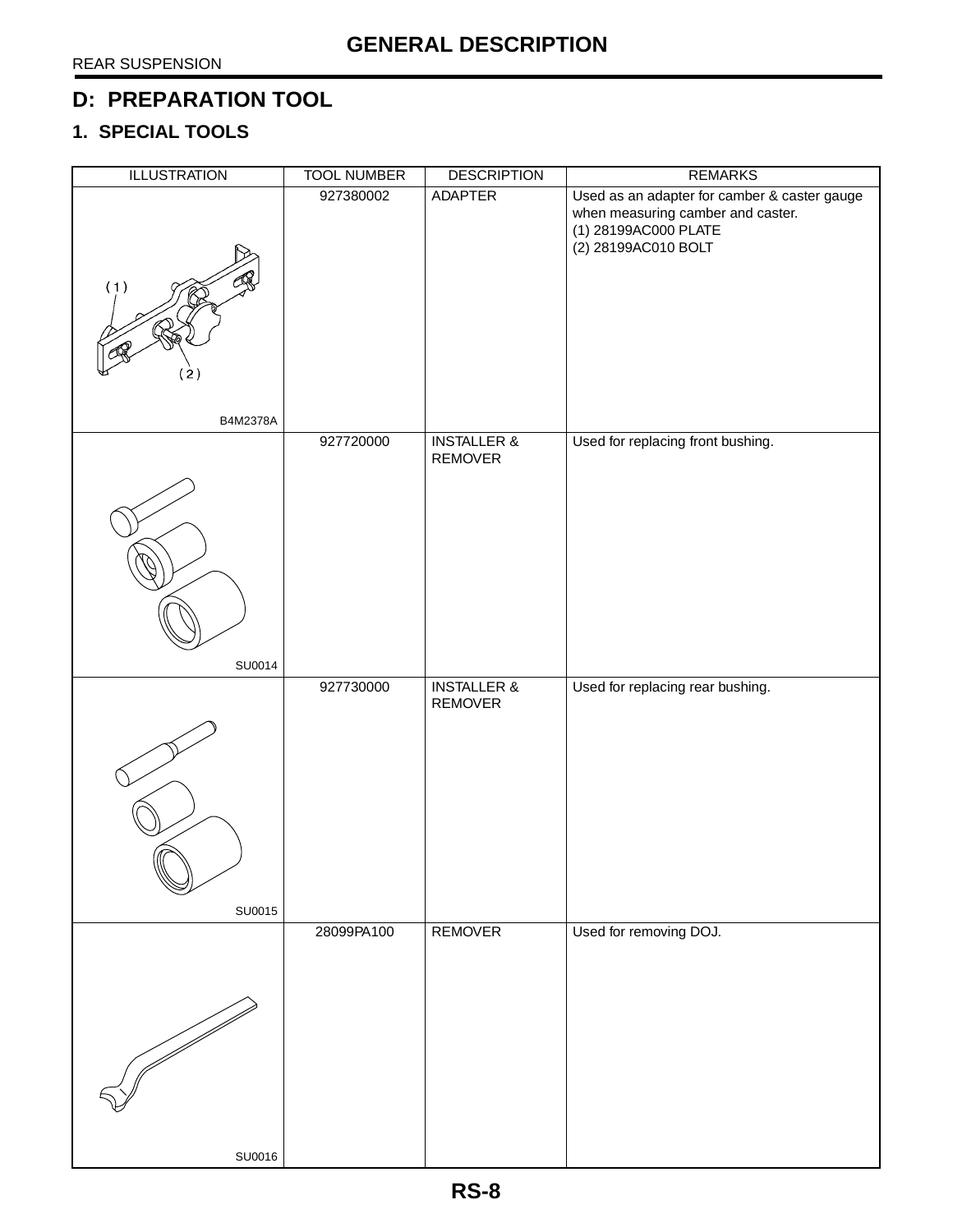# **GENERAL DESCRIPTION**

### REAR SUSPENSION

| <b>ILLUSTRATION</b> | <b>TOOL NUMBER</b> | <b>DESCRIPTION</b>                | <b>REMARKS</b>                           |
|---------------------|--------------------|-----------------------------------|------------------------------------------|
| SU0015              | 927710000          | <b>INSTALLER &amp;</b><br>REMOVER | Used for replacing lateral link bushing. |
|                     | 92770000           | <b>INSTALLER &amp;</b>            | Used for replacing lateral link bushing. |
| SU0015              |                    | REMOVER                           |                                          |
|                     | 927690000          | HELPER SOCKET<br><b>WRENCH</b>    | Used for replacing lateral link bushing. |
| SU0015              |                    |                                   |                                          |

# **2. GENERAL PURPOSE TOOLS**

| <b>TOOL NAME</b>     | REMARKS                                   |
|----------------------|-------------------------------------------|
| Alignment gauge      | Used for wheel alignment measurement.     |
| Turning radius gauge | Used for wheel alignment measurement.     |
| Toe-in gauge         | Used for toe-in measurement.              |
| Transmission jack    | Used for suspension assembly/disassembly. |
| Bearing puller       | Used for removing bushings.               |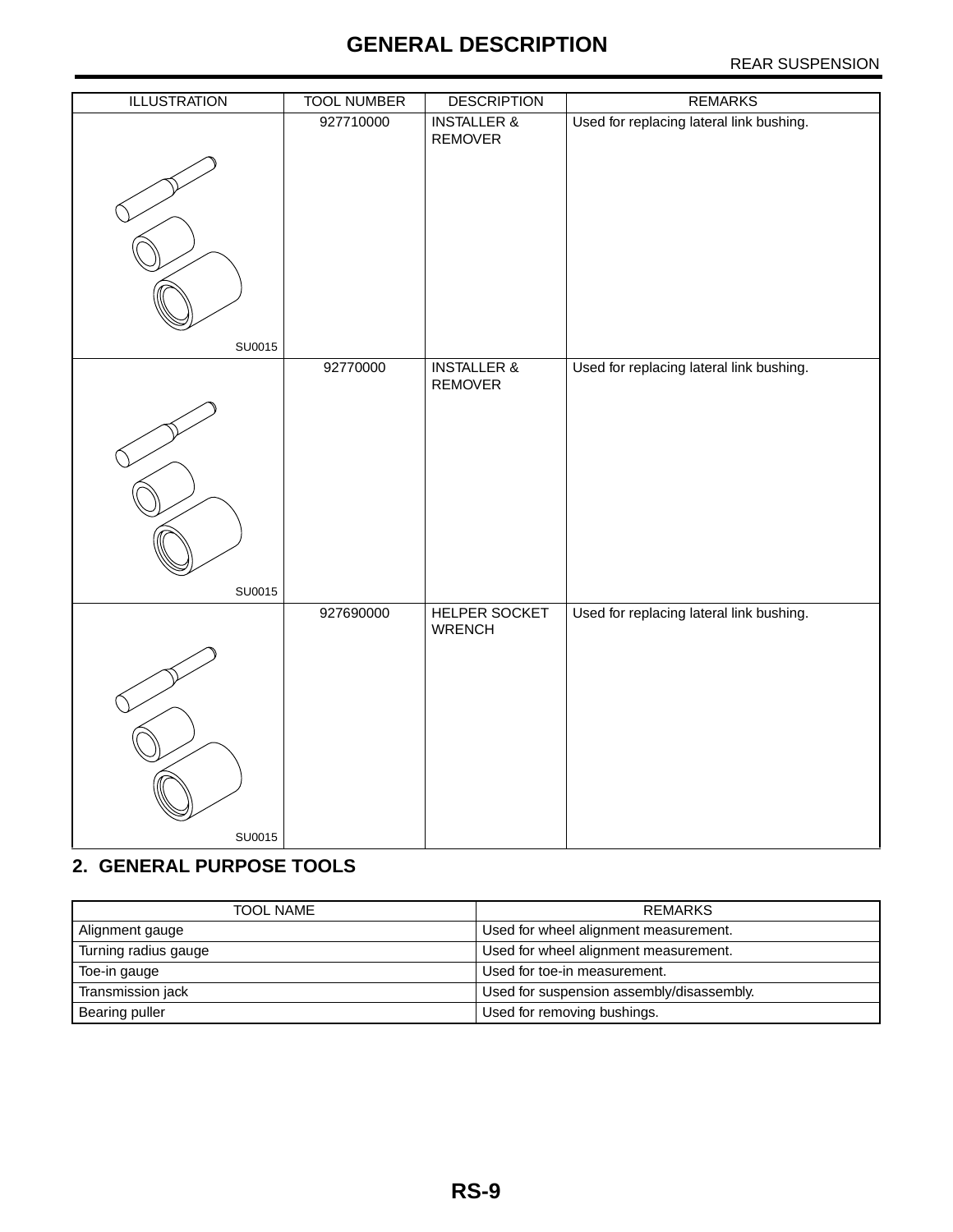# <span id="page-10-0"></span>**2. Wheel Alignment**

# **A: INSPECTION**

### NOTE:

The front and rear wheel alignment must be measured and/or adjusted at once to obtain accuracy. Measure and/or adjust the rear wheel alignment together with the front. Follow the procedure in "FS" section "Wheel Alignment" for measurement and/or adjustment of wheel alignment. <Ref. to FS-8, IN-SPECTION, Wheel Alignment.>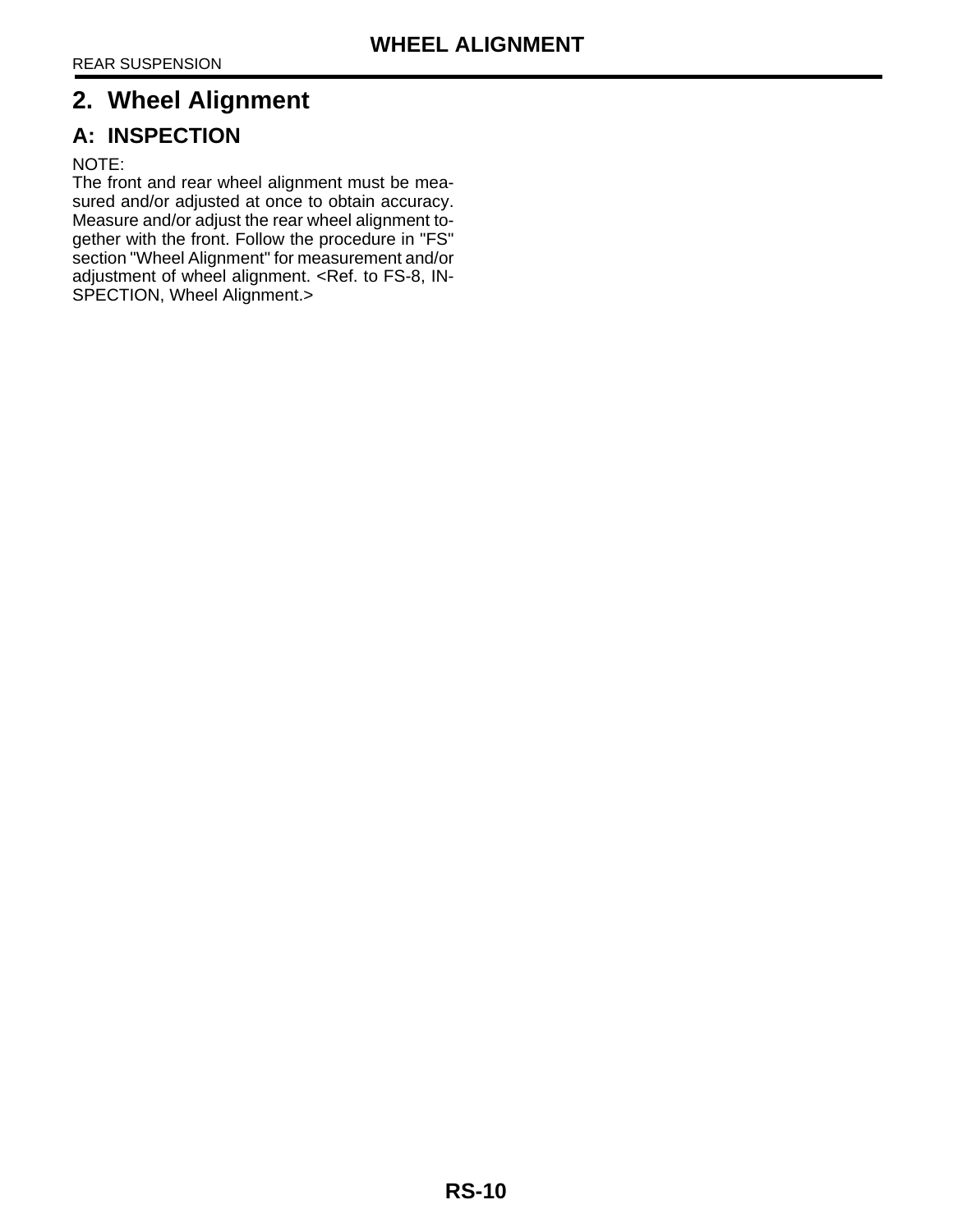# <span id="page-11-0"></span>**3. Rear Stabilizer**

# **A: REMOVAL**

1) Jack-up the rear part of the vehicle, support it with safety stands (rigid racks).

2) Remove bolts which secure stabilizer link to rear lateral link.



3) Remove bolt and nut which secure stabilizer to stabilizer bracket.



# **B: INSTALLATION**

1) Install in the reverse order of removal.

NOTE:

• Install bushing while aligning it with paint mark on stabilizer.

• Ensure that bushing and stabilizer have the same identification colors when installing.



- (1) Mark stamped on stabilizer
- (2) Bushing identification color

2) Always tighten rubber bushing location when wheels are in full contact with the ground and vehicle is curb weight.

### **Tightening torque:**

**Stabilizer link to rear lateral link 45 N·m (4.6 kgf-m, 33.2 ft-lb) Stabilizer to stabilizer bracket 25 N·m (2.5 kgf-m, 18.1 ft-lb)**

# **C: INSPECTION**

1) Check bushing for cracks, fatigue or damage. 2) Check stabilizer links for deformities, cracks, or damage, and bushing for protrusions from the hole of stabilizer link.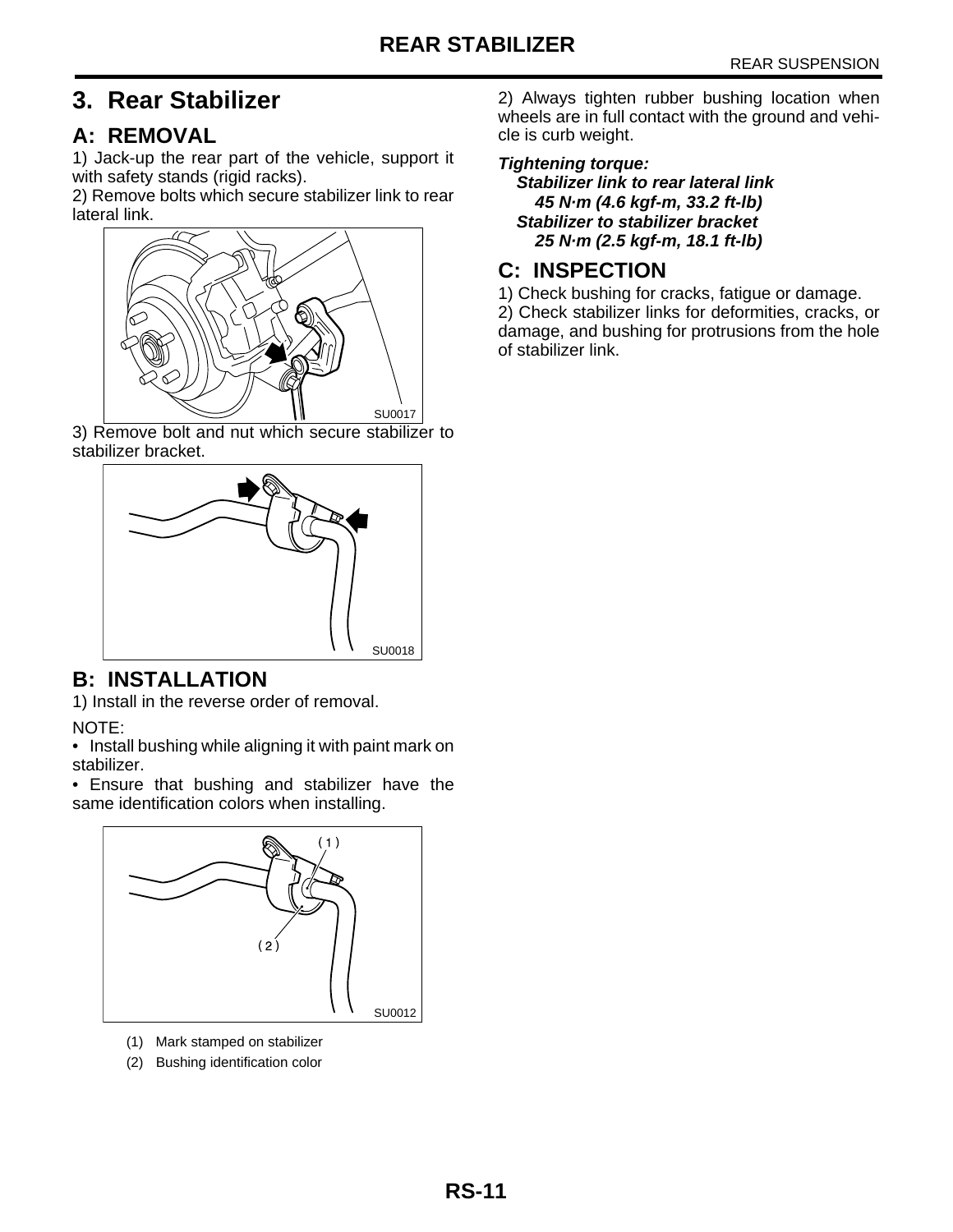# <span id="page-12-0"></span>**4. Rear Trailing Link**

# **A: REMOVAL**

1) Loosen rear wheel nuts.

2) Jack-up vehicle, support it with safety stands (rigid racks) and remove rear wheels.

3) Remove both rear parking brake clamp and ABS sensor harness. (Models equipped with ABS) 4) Remove bolt which secure trailing link to trailing



(1) Trailing link

5) Remove bolt which secure trailing link to rear housing.

# **B: INSTALLATION**

Install in the reverse order of removal.

### **CAUTION:**

**Always tighten rubber bushing location when wheels are in full contact with the ground and vehicle is at curb weight condition.** 

NOTE:

Check wheel alignment and adjust if necessary.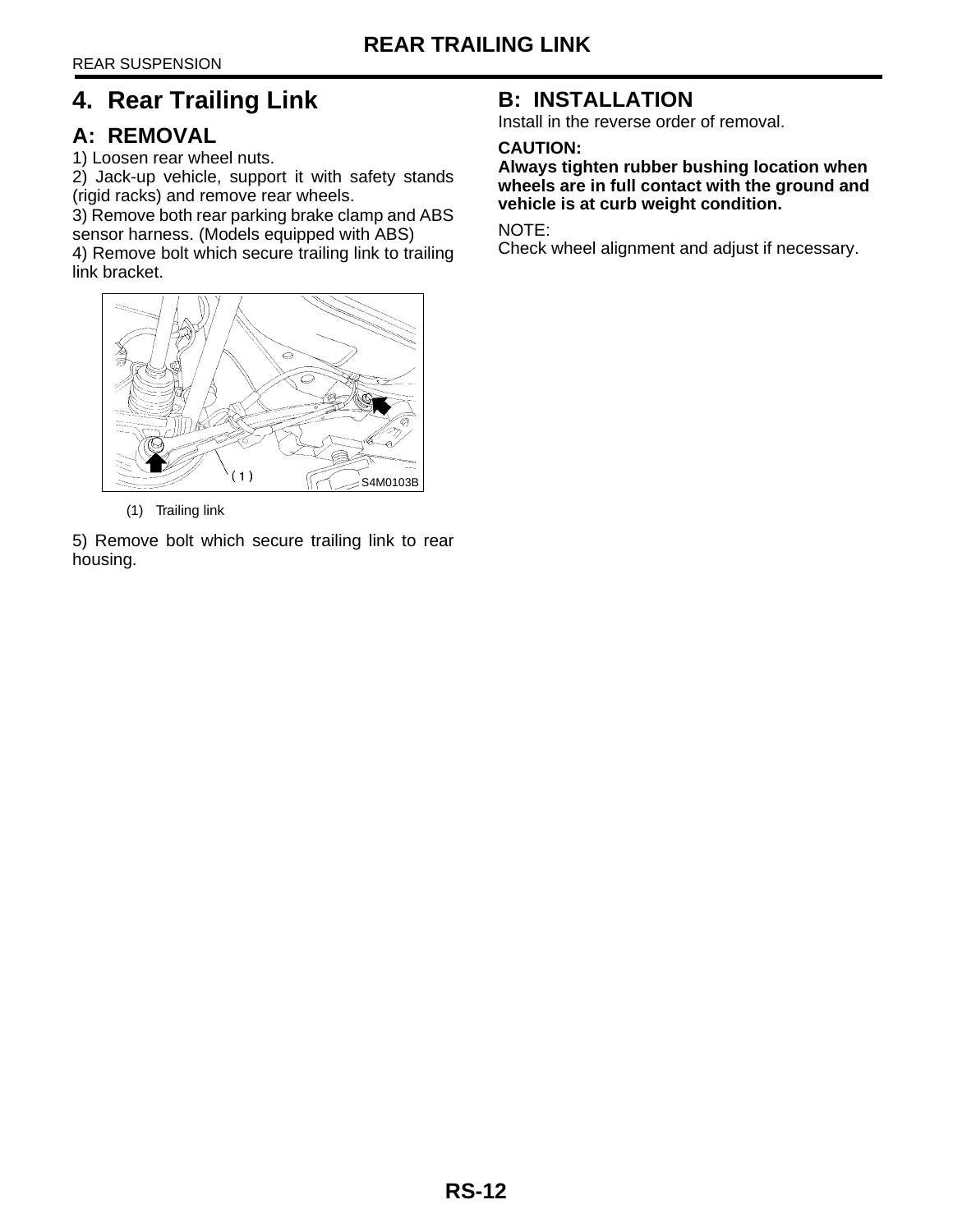# **C: DISASSEMBLY**

### **1. FRONT BUSHING**

Using ST, press front bushing out of place.<br>ST 927720000 INSTALLER & REMOV **INSTALLER & REMOVER SET** 



- (1) Press
- (2) Trailing link

### **2. REAR BUSHING**

1) Remove housing. <Ref. to DS-24, REMOVAL, Rear Axle.>

2) Using ST, press rear bushing out of place. ST 927730000 INSTALLER & REMOVER **SET** 



(1) Press

(2) Housing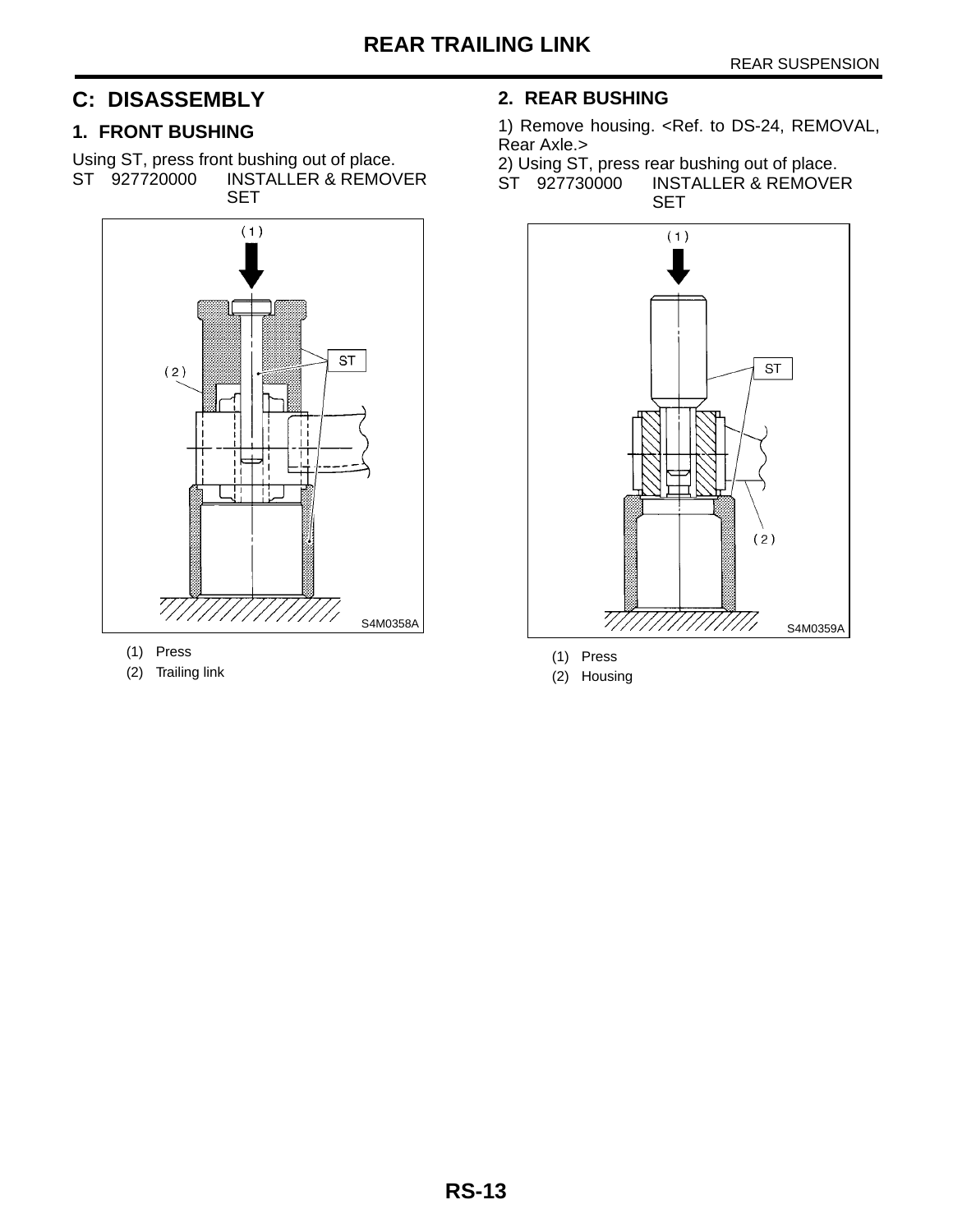# **D: ASSEMBLY**

### **1. FRONT BUSHING**

Using ST, press bushing into trailing link.<br>ST 927720000 INSTALLER & REMO **INSTALLER & REMOVER SET** 

### **CAUTION:**

**When installing bushing, turn ST plunger upside down and press it until plunger end surface contacts trailing link end surface.**



- (1) Press
- (2) Front bushing
- (3) Trailing link

### **CAUTION: Install front bushing in the proper direction, as shown in figure.**



(1) Front

### **2. REAR BUSHING**

1) Using ST, press bushing into trailing link.<br>ST 927730000 INSTALLER & REMOV INSTALLER & REMOVER SET

### NOTE:

If it is difficult to press bushing into trailing link, apply water-diluted TIRE LUBE to the inner surface of ST as a lubricant.

### **SPECIFOED lubricant: TIRE LUBE : water = 1 : 3**



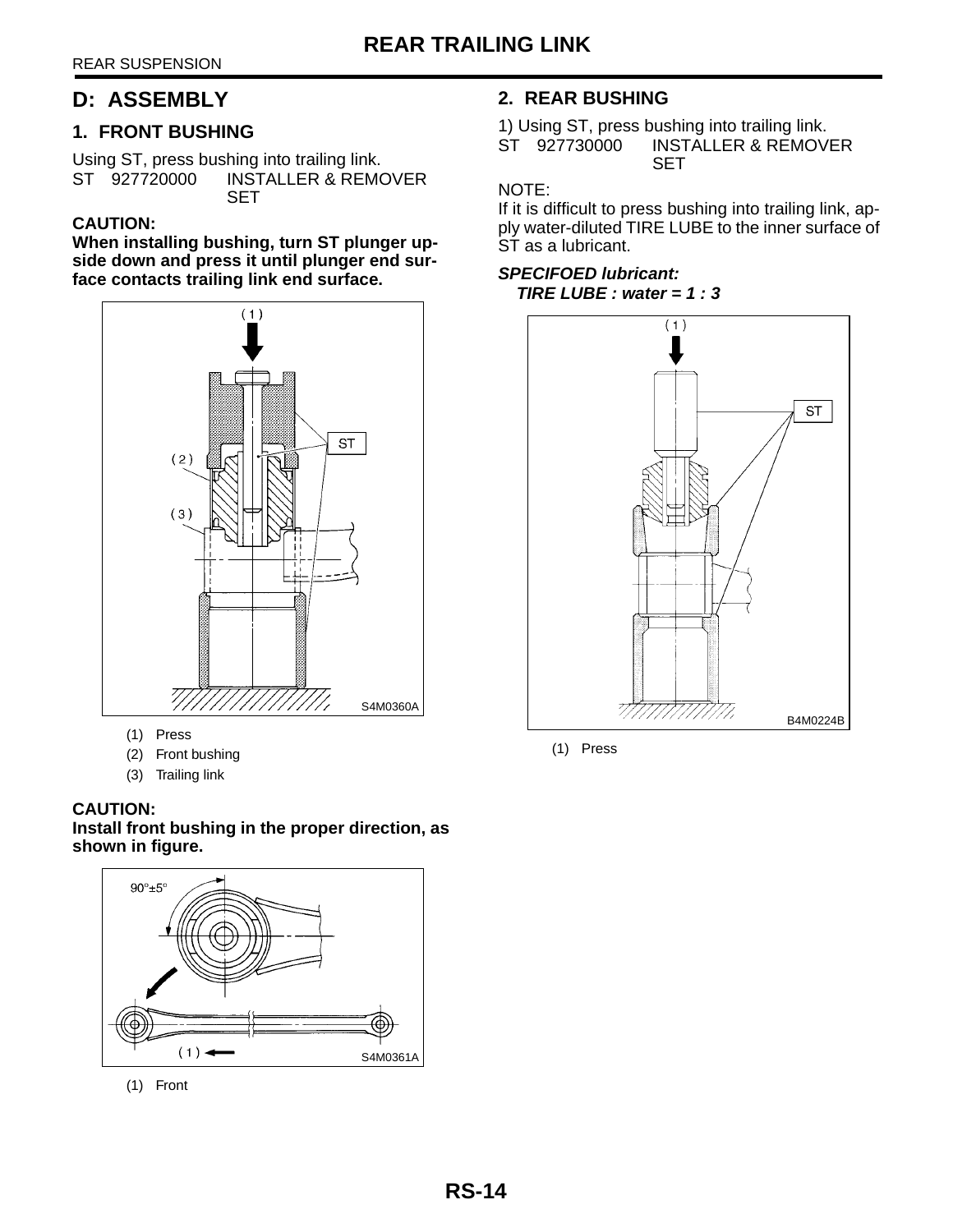2) Press ST pluger until bushing flange protrudes beyond trailing link.

ST 927730000 INSTALLER & REMOVER SET



- (1) Plunger
- (2) Flange

3) Turn trailing link upside down. Press ST plunger in the direction opposite that outlines in the former procedure until bushing is correctly positioned in trailing link.<br>ST 927730000

**INSTALLER & REMOVER** SET



(2) Plunger

4) Install housing. <Ref. to DS-27, INSTALLA-TION, Rear Axle.>

# **E: INSPECTION**

Check trailing links for bends, corrosion or damage.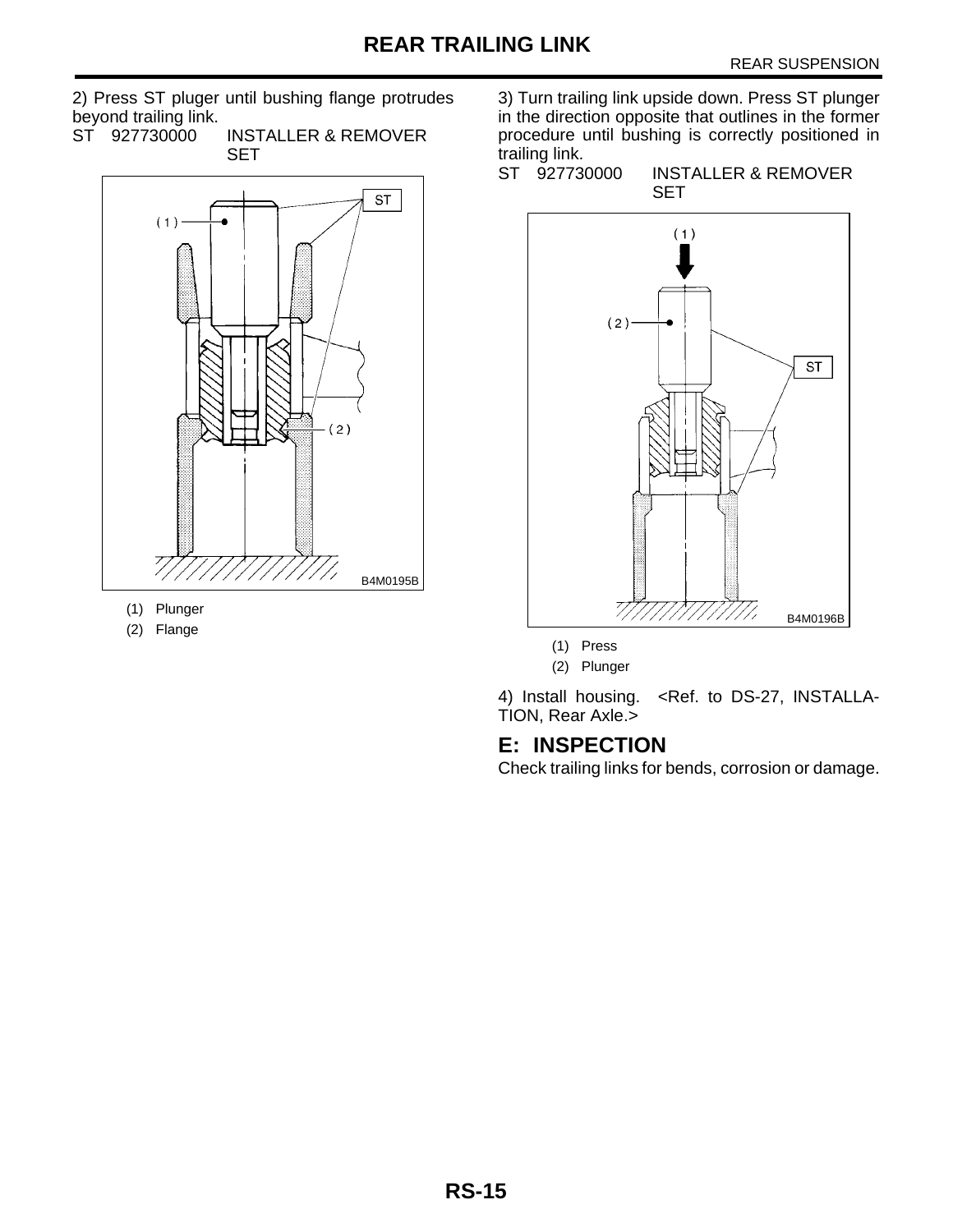# <span id="page-16-0"></span>**5. Rear Strut**

# **A: REMOVAL**

1) Depress brake pedal and secure it in that position using a wooden block, etc. (FWD only)

2) Remove rear seat cushion and backrest. (Sedan model)

3) Remove strut cap of quarter trim. (Wagon model)

4) Loosen rear wheel nuts.

5) Jack-up vehicle, support it with safety stands (rigid racks) and remove rear wheels.

6) FWD models:

Remove brake hose clip.

Disconnect brake hose from brake pipe from strut, and disconnect brake pipe from drum brake.



7) AWD models:

Remove brake hose clip and remove brake hose from rear strut.



- (1) Brake hose clip
- (2) Brake hose

8) Remove bolts which secure rear strut to housing.



9) Remove nuts securing strut mount to body.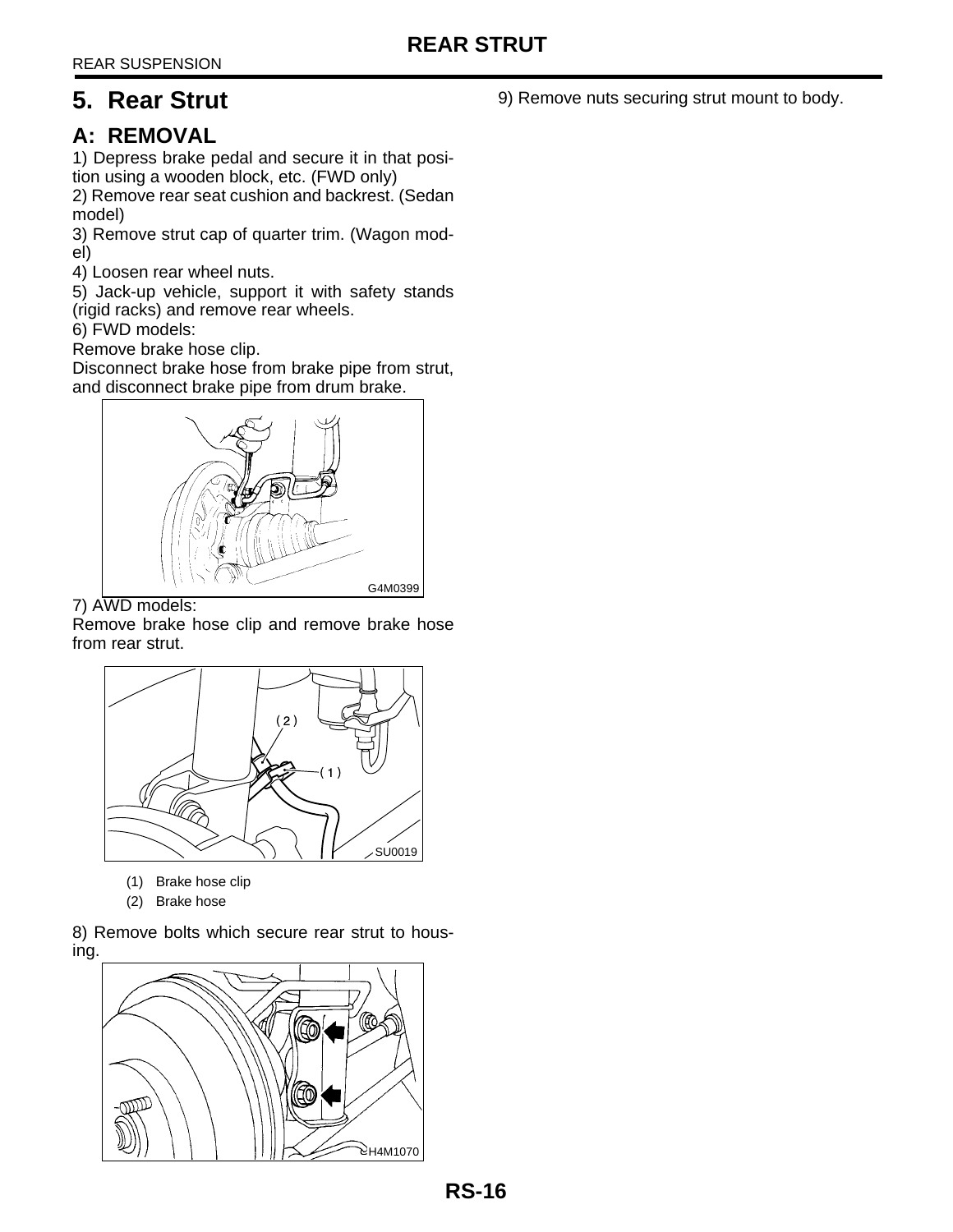# **B: INSTALLATION**

1) Tighten self-locking nut used to secure strut mount to car body.

### **CAUTION:**

**Discard loosened self-locking nut, and replace with a new one.**

### **Tightening torque:**

**20 N·m (2.0 kgf-m, 14.5 ft-lb)** 

2) Tighten bolts which secure rear strut to housing.

### **Tightening torque:**

**220 N·m (22.4 kgf-m, 162 ft-lb)** 

### **CAUTION:**

### **Discard loosened self-locking nut, and replace with a new one.**

3) AWD model Install brake hose to lower side of strut, then insert brake hose clip. FWD model Connect brake hose to brake pipe.

# **Tightening torque:**

### **15 N·m (1.5 kgf-m, 10.8 ft-lb)**

Insert brake hose clip between brake hose and lower side of strut.

### **CAUTION:**

**• Check that hose clip is positioned properly.**

**• Check brake hose for twisting, or excessive tension.**

### **• (Model equipped with ABS)**

**Do not subject ABS sensor harness to excessive tension.**

4) Be sure to bleed air from brake system.

5) Lower vehicle and tighten wheel nut.

# **Tightening torque:**

### **90 N·m (9.2 kgf-m, 66 ft-lb)**

6) (Sedan model) Install rear seat backrest and rear seat cushion. (Wagon model) Install strut cap to rear quarter trim.

NOTE:

Check wheel alignment and adjust if necessary.

# **C: DISASSEMBLY**

For disassembly of rear strut, refer to procedures outlined under front strut as a guide. <Ref. to FS-20, DISASSEMBLY, Front Strut.>

# **D: ASSEMBLY**

Refer to Front Strut as a guide for assembly procedures.

<Ref. to FS-21, ASSEMBLY, Front Strut.>

# **E: INSPECTION**

Refer to Front Strut as a guide for inspection procedures.

<Ref. to FS-22, INSPECTION, Front Strut.>

# **F: DISPOSAL**

Refer to Front Strut as a guide for disposal procedures.<Ref. to FS-22, DISPOSAL, Front Strut.>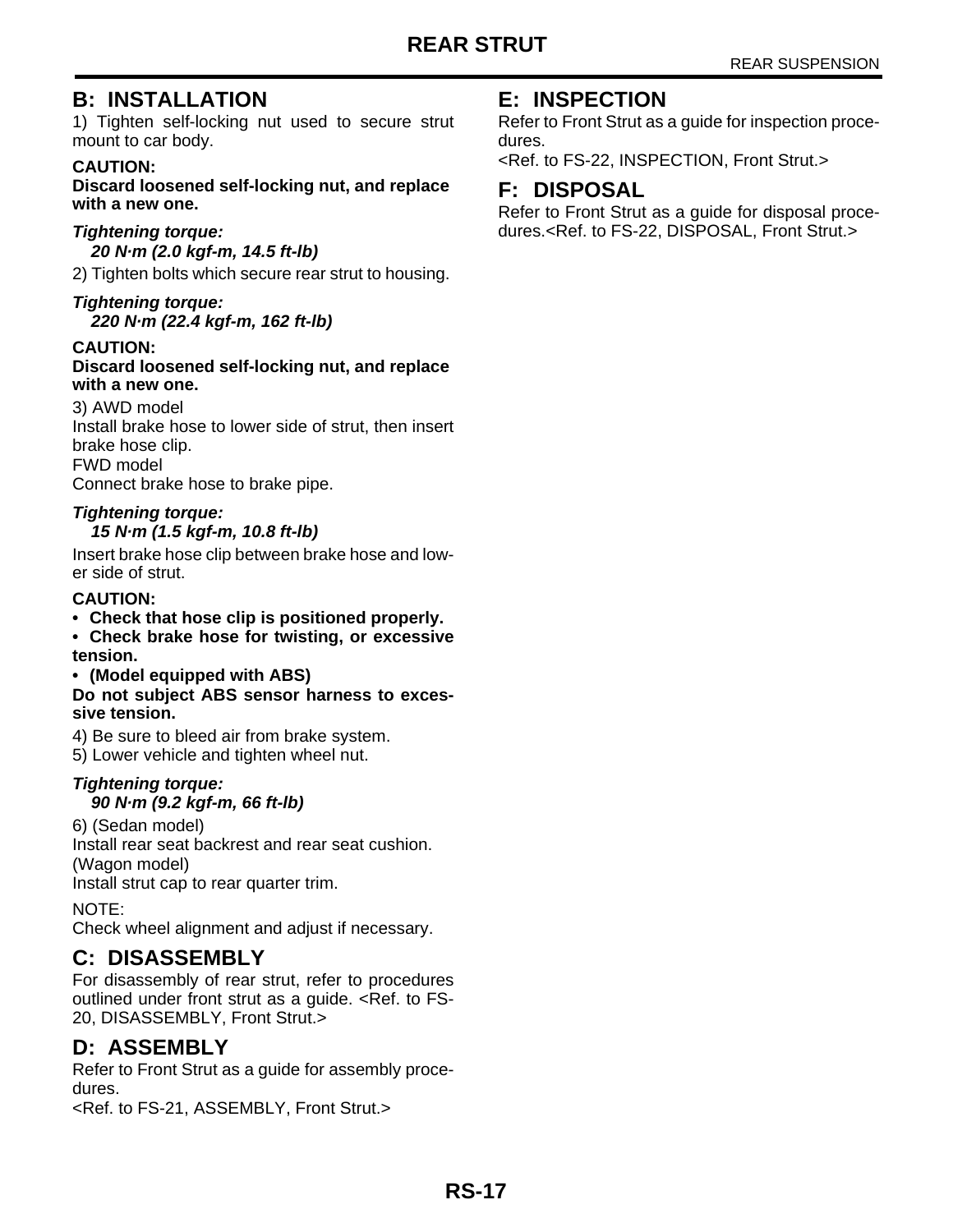# <span id="page-18-0"></span>**6. Lateral link**

# **A: REMOVAL**

1) Loosen wheel nuts. Lift-up vehicle and remove wheel.

2) Remove stabilizers. (Turbo model)

3) Remove ABS sensor harness from trailing link.

(Models eqipped with ABS)

4) Remove bolt securing trailing link to housing.



- (1) Rear housing
- (2) Trailing link

5) Remove bolts which secure lateral link assembly to rear housing.

6) Remove DOJ from rear differential using ST. (2.0 L MT model)

ST 28099PA100 DRIVE SHAFT REMOVER

### NOTE:

The side spline shaft circlip comes out together with the shaft.



- (1) Bolt
- (2) DOJ

### **CAUTION:**

**Be careful not to damage side bearing retainer. Always use bolt shown in figure, as supporting point for ST during removal.**

7) Remove DOJ from rear differential using tire lever.

(Except for 2.0 L MT model)

NOTE:

The side spline shaft circlip comes out together with the shaft.



(1) Tire lever

**CAUTION:**

**When removing the DOJ from the rear differential, fit tire lever to the bolt as shown in figure so as not to damage the axle shaft holder.**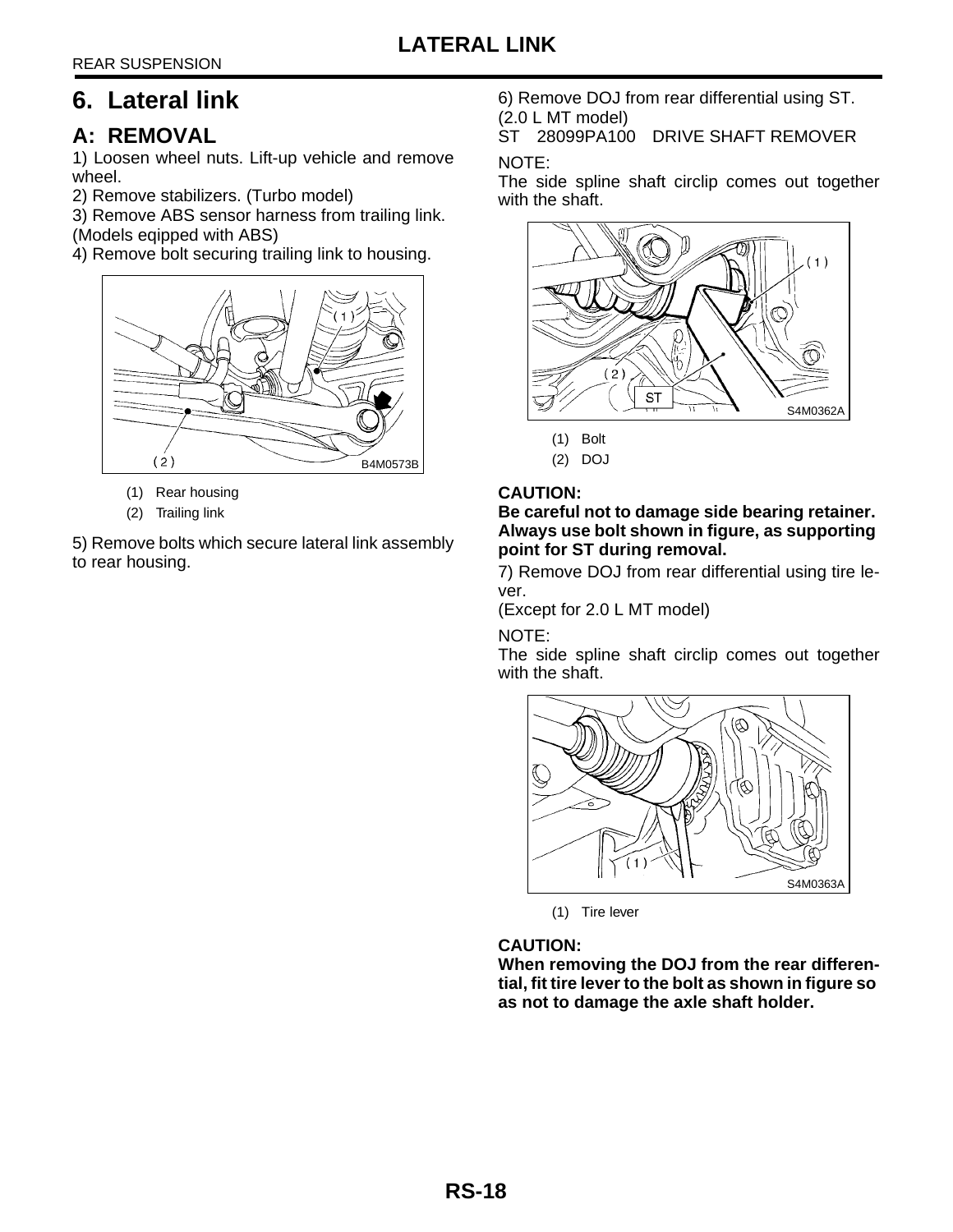# **LATERAL LINK**



(1) Axle shaft holder

8) Scribe an alignment mark on rear lateral link adjusting bolt and crossmember.

9) Remove bolts securing front and rear lateral links to crossmember, detach lateral links.

### **CAUTION:**

**To loosen adjusting bolt, always loosen nut while holding the head of adjusting bolt.**

# **B: INSTALLATION**

Install in the reverse order of removal. Observe the following instructions.

• Installation of DOJ to differential:<Ref. to DS-37, INSTALLATION, Rear Drive Shaft.>

### **CAUTION:**

**• Do not allow DOJ splines to damage side oil seal.**

**• Always tighten rubber bushing location when wheels are in full contact with the ground and vehicle is curb weight.**

**• Tighten nut when installing adjusting bolt.**

**• Replace self-locking nut and DOJ circlip with new ones.**

### NOTE:

Check wheel alignment and adjust if necessary.

# **C: DISASSEMBLY**

Using ST, press bushing out of place.

NOTE:

• Using the following table as a guide, verify the type of bushings.

• Select ST according to the type of bushings used.

| <b>Bushing</b>   | ST:INSTALLER & REMOVER SET |
|------------------|----------------------------|
| Bushing A        | 927700000                  |
| Bushing B        | 927690000                  |
| Bushing C        | 927700000                  |
| <b>Bushing D</b> | 927710000                  |



- (1) Bushing A
- (2) FWD: Bushing A, AWD: Bushing B
- (3) FWD: Bushing D, AWD: Bushing C
- (4) Front
- (5) Outside of body



- (1) Press
- (2) Lateral link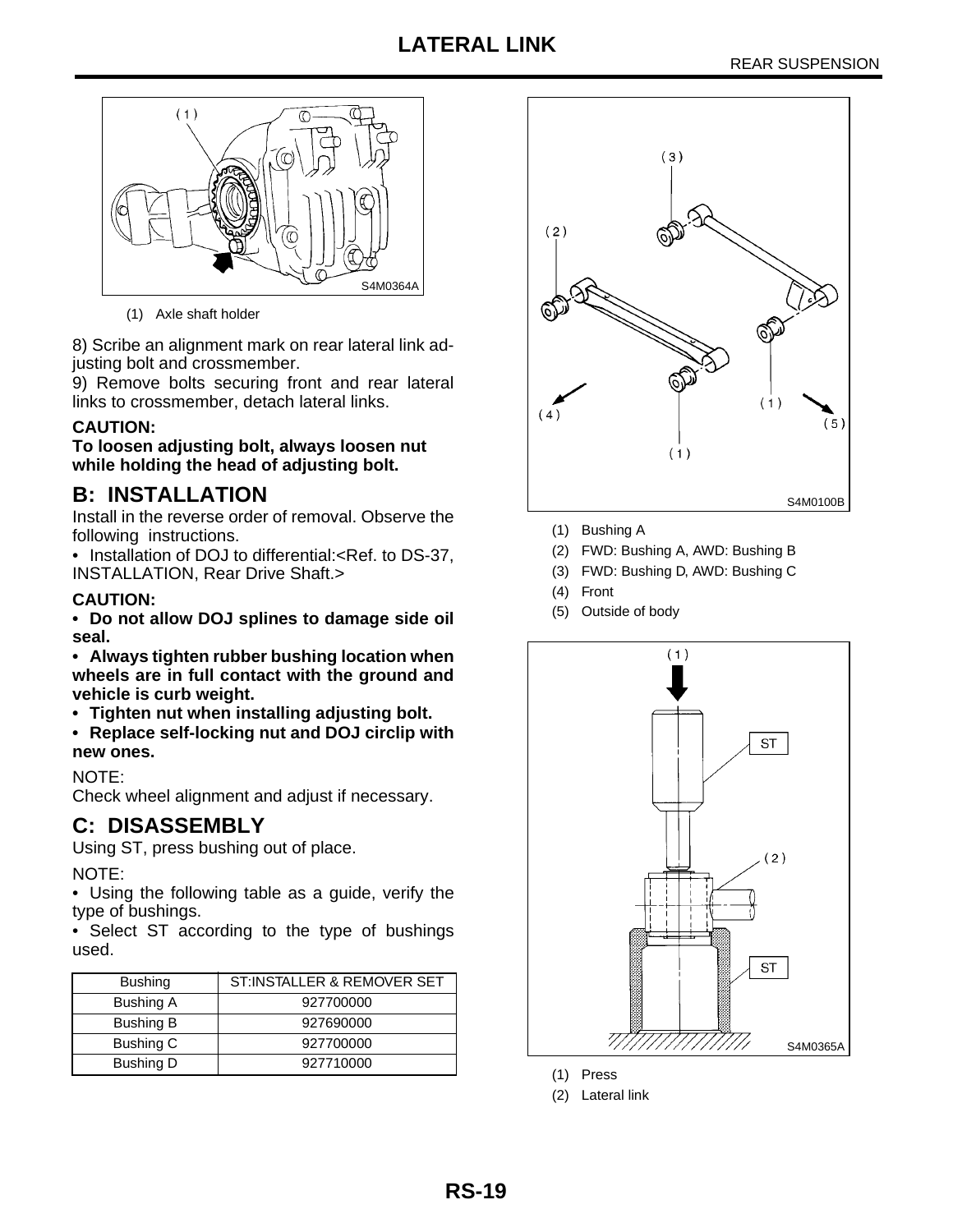# **D: ASSEMBLY**

1) Using ST, press bushing into place.

### **CAUTION:**

**Select ST according to the type of bushings used.**

NOTE:

• Using the same ST as that used during disassembly.

• If it is difficult to press bushing into trailing link, apply water-diluted TIRE LUBE to the inner surface of ST as a lubricant.

### **Specified lubricant:**

**TIRE LUBE : water = 1 : 3**



- (1) Press
- (2) Bushing
- (3) Lateral link

2) Press ST plunger until bushing flange protrudes beyond lateral link.

### NOTE:

Using the same ST as that used during disassembly.



- (1) Press
- (2) Plunger
- (3) Lateral link
- (4) Flange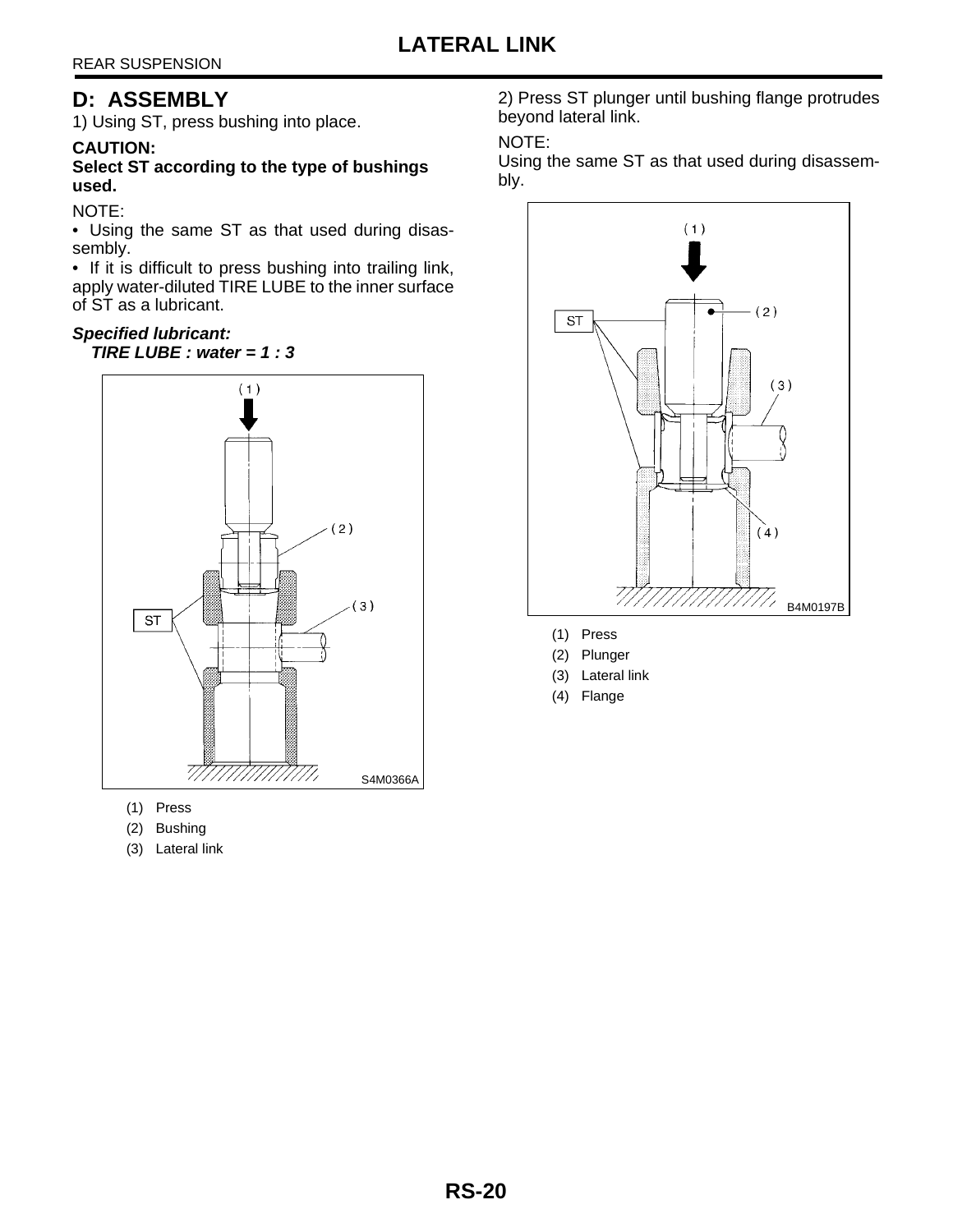3) Turn lateral link upside down. Press ST plunger in the direction opposite that outlined in the former procedure until bushing is correctly positioned in trailing link.

### NOTE:

Using the same ST as that used during dissassembly.



- (1) Press
- (2) Plunger
- (3) Lateral link

# **E: INSPECTION**

Visually check lateral links for damage or bends.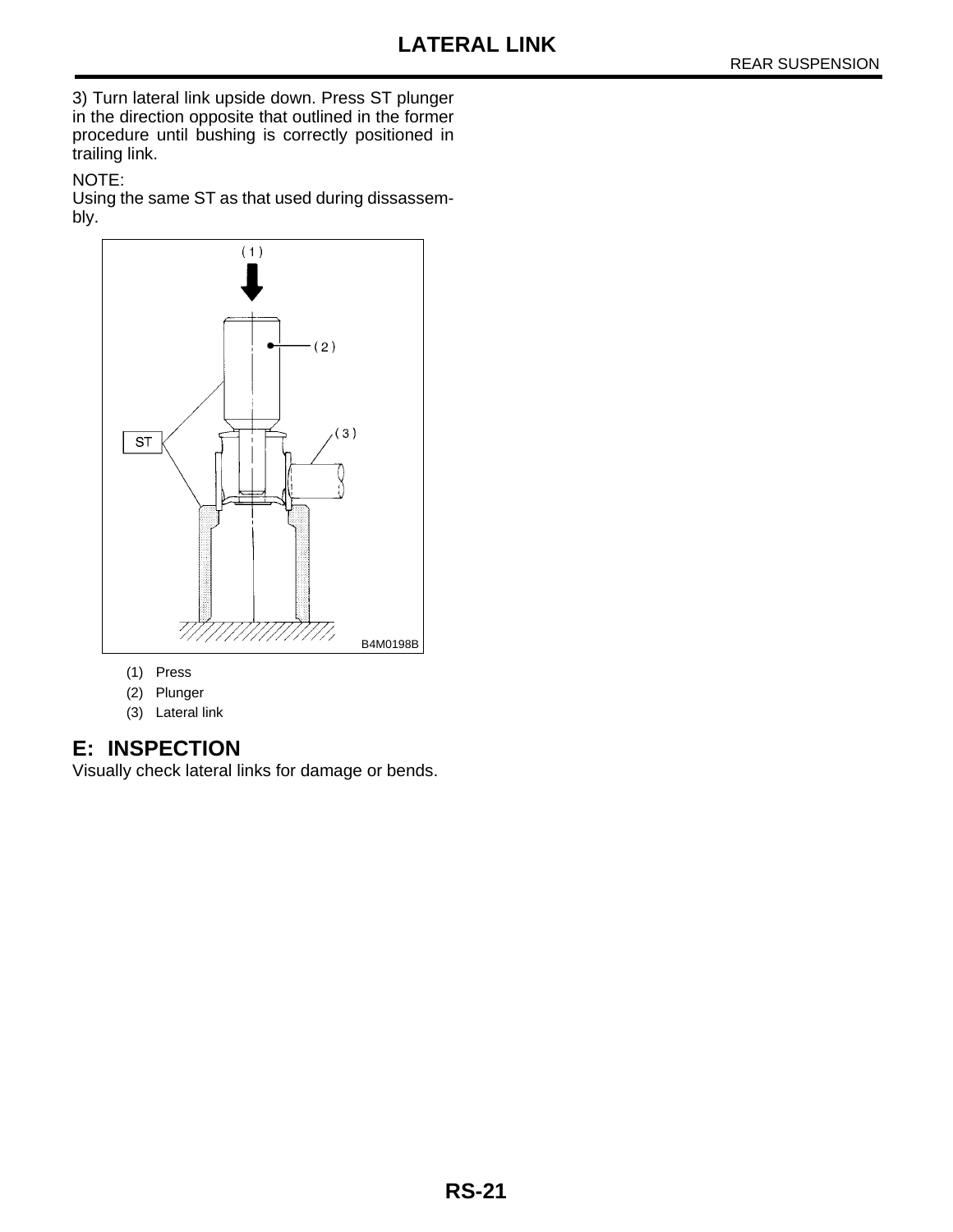# <span id="page-22-0"></span>**7. Rear Crossmember**

# **A: REMOVAL**

### **1. AWD MODEL**

### **CAUTION:**

### **Do not subject ABS sensor harness to excessive tension. (Models equipped with ABS)**

1) Separate front exhaust pipe and rear exhaust pipe.

2) Remove rear exhaust pipe and muffler.

3) Remove rear differential.

T-type

<Ref. to DI-25, REMOVAL, Rear Differential for Ttype.>

VA-type

<Ref. to DI-40, REMOVAL, Rear Differential for VA-type.>

4) Place transmission jack under rear crossmember.



5) Remove bolts securing crossmember to vehicle body, and remove crossmember.



6) Scribe an alignment mark on rear lateral link cam bolt and crossmember.

7) Remove front and rear lateral links by loosening nuts.

# **2. FWD MODEL**

1) Disconnect lateral links from housing.

- 2) Remove rear exhaust pipe and muffler.
- 3) Remove heat-shield cover.

4) Remove four bolts securing crossmember to body.

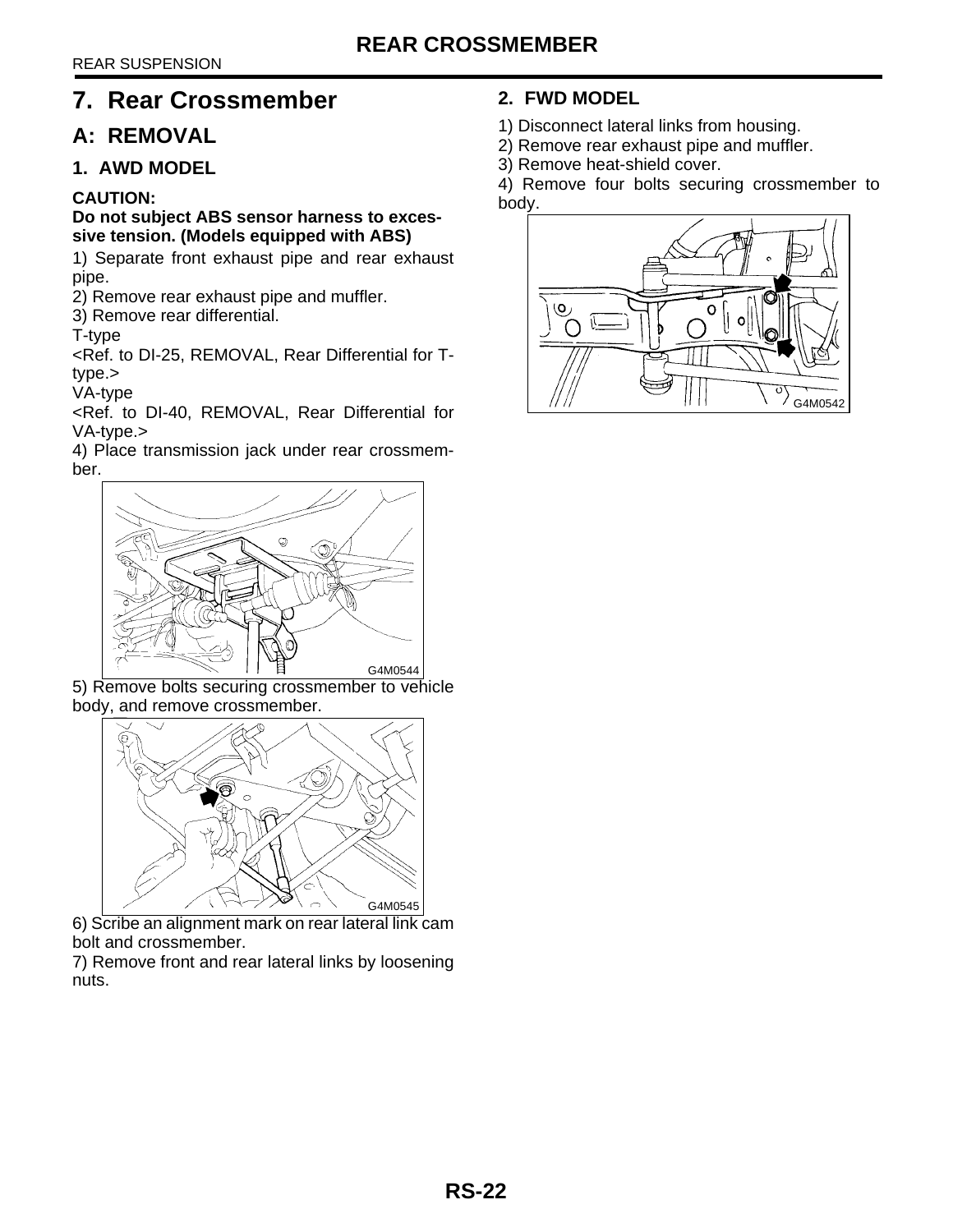# **B: INSTALLATION**

### **1. AWD MODEL**

1) Install in the reverse order of removal.

2) For installation and tightning torque of rear differential;

T-type

<Ref. to DI-27, INSTALLATION, Rear Differential for T-type.>

VA-type

<Ref. to DI-42, INSTALLATION, Rear Differential for VA-type.>

3) Always tighten rubber bushing when wheels are in full contact with the ground and vwhicle is curb weight.

NOTE:

Check wheel alignment and adjust if necessary.

### **2. FWD MODEL**

Install in the reverse order of removal.

### **CAUTION:**

**• Discard loosened self-locking nut and replace with a new one.**

**• Always tighten nut (not adjusting bolt), when tightening adjusting bolt.**

**• Always tighten rubber bushing when wheels are in full contact with the ground and vehicle is curb weight.**

NOTE:

Check wheel alignment and adjust if necessary.

# **C: INSPECTION**

Check removed parts for wear, damage and cracks, and correct or replace if defective.